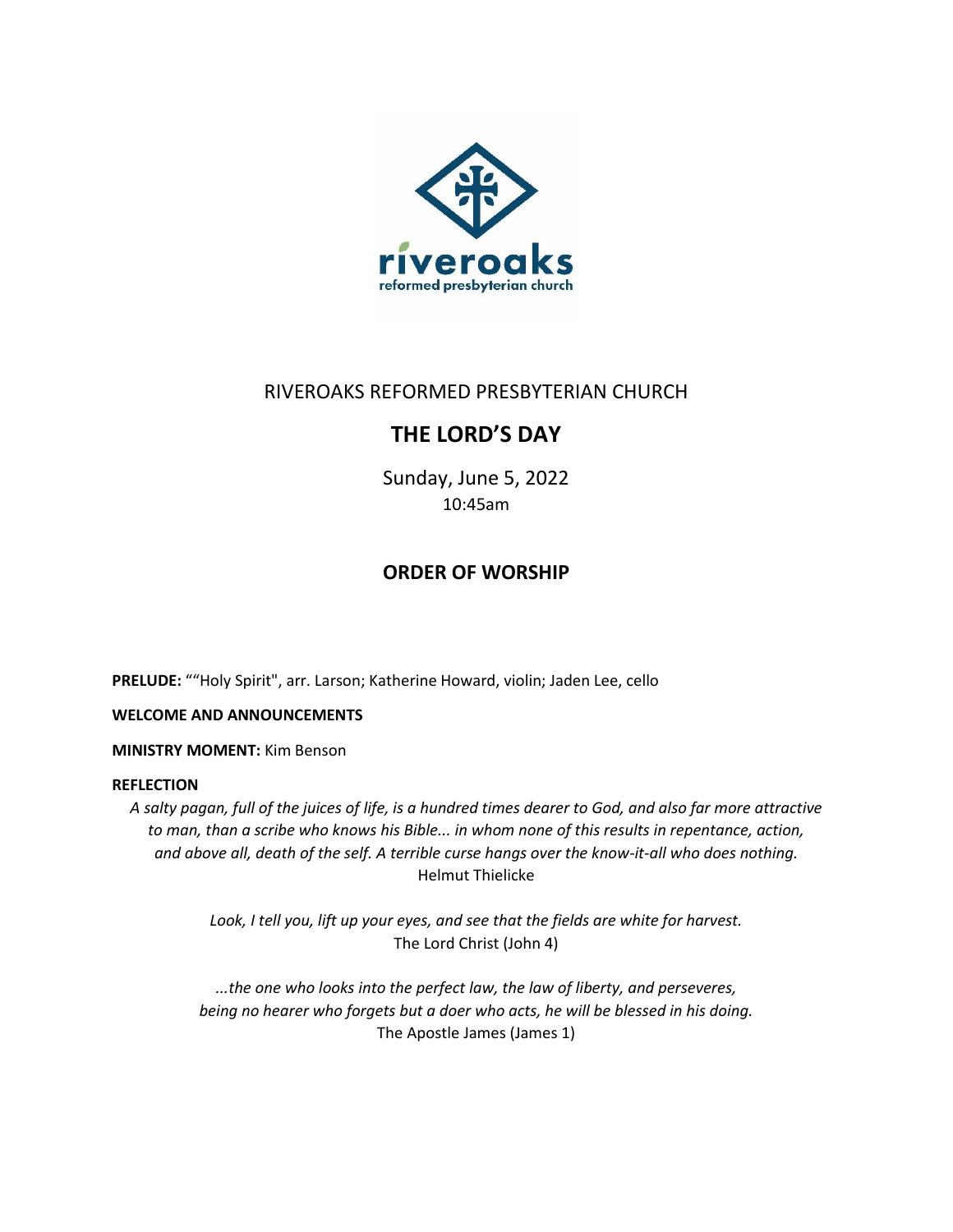## **THE LORD CALLS US INTO HIS PRESENCE**

**CALL TO WORSHIP:** James 1:17, 18; Hebrews 12:28, 29

Minister: Every good gift and every perfect gift is from above, coming down from the Father of lights, with whom there is no variation or shadow due to change. Of his own will he brought us forth by the word of truth, that we should be a kind of firstfruits of his creatures!

**Congregation: Therefore let us be grateful for receiving a kingdom that cannot be shaken, and thus let us offer to God acceptable worship, with reverence and awe, for our God is a consuming fire!**

**HYMN OF PRAISE, No. 116:** "For the Beauty of the Earth"

For the beauty of the earth, for the glory of the skies, For the love which from our birth over and around us lies,

[Refrain] Lord of all, to thee we raise this our hymn of grateful praise.

For the beauty of each hour of the day and of the night, Hill and vale, and tree and flow'r, sun and moon and stars of light. [Refrain]

For the joy of ear and eye, for the heart and mind's delight, For the mystic harmony linking sense to sound and sight. [Refrain]

For the joy of human love, brother, sister, parent, child, Friends on earth and friends above, for all gentle thoughts and mild. [Refrain]

For each perfect fit of thine to our race so freely giv'n, Graces human and divine, flow'rs of earth and buds of heav'n. [Refrain]

### **PRAYER OF PRAISE AND ADORATION**

## **THE LORD CLEANSES US IN CHRIST**

### **READING OF THE WORD:** Acts 2, selected texts

When the day of Pentecost arrived, they were all together in one place. And suddenly there came from heaven a sound like a mighty rushing wind, and it filled the entire house where they were sitting. And divided tongues as of fire appeared to them and rested on each one of them. And they were all filled with the Holy Spirit and began to speak in other tongues as the Spirit gave them utterance. Now there were dwelling in Jerusalem Jews, devout men from every nation under heaven. And at this sound the multitude came together, and they were bewildered, because each one was hearing them speak in his own language.... And all were amazed and perplexed, saying to one another, "What does this mean?" But others mocking said, "They are filled with new wine." But Peter, standing with the eleven, lifted up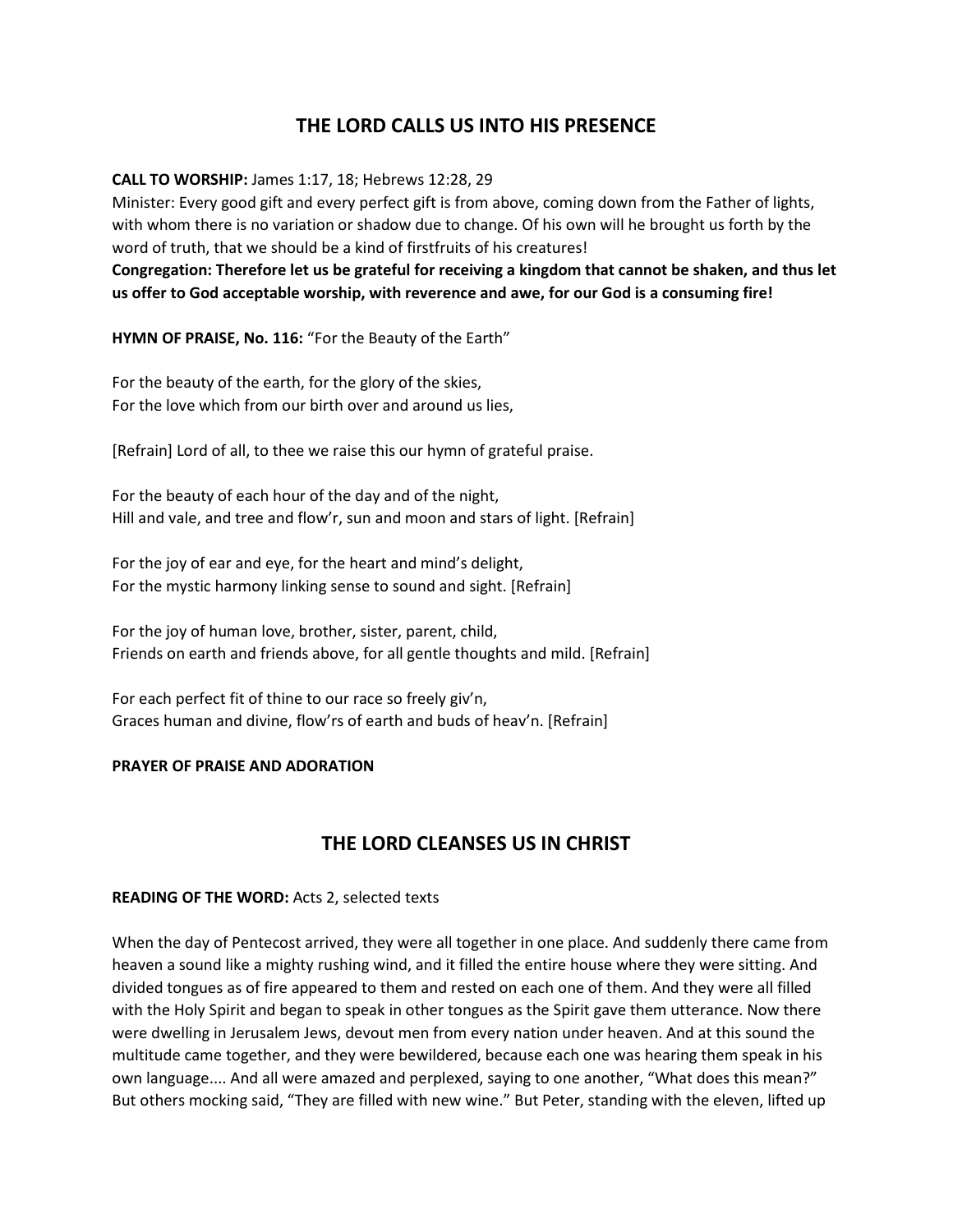his voice and addressed them: "Men of Judea and all who dwell in Jerusalem, let this be known to you, and give ear to my words.... Now when they heard this they were cut to the heart, and said to Peter and the rest of the apostles, "Brothers, what shall we do?" And Peter said to them, "Repent and be baptized every one of you in the name of Jesus Christ for the forgiveness of your sins, and you will receive the gift of the Holy Spirit. For the promise is for you and for your children and for all who are far off, everyone whom the Lord our God calls to himself." And with many other words he bore witness and continued to exhort them, saying, "Save yourselves from this crooked generation." So those who received his word were baptized, and there were added that day about three thousand souls.

Minister: This is the word of the Lord. **Congregation: Thanks be to God!**

### **CONFESSION OF SIN**

**O Lord, you are our Father and Creator, and we are the work of your hands; You are our Shepherd, and we are your flock; You are our Redeemer, and we are the people you have bought back; You are our God, and we are your inheritance. Therefore, do not be angry against us, to correct us in your wrath. Do not recall our sin, to punish it, but chastise us gently in your kindness. Undertake the work you have already begun in us by your grace, that the whole earth may recognize that you are our God and Savior***...Silent and Personalized Confession of Sin...* **Amen!**

### **ASSURANCE OF PARDON:** 1 Peter 2:24-25

He himself bore our sins in his body on the tree, that we might die to sin and live to righteousness. By his wounds you have been healed. For you were straying like sheep, but have now returned to the Shepherd and Overseer of your souls.

### **HYMN OF FAITH:** "Holy Spirit"

Holy Spirit, living Breath of God, breathe new life into my willing soul; Bring the presence of the Risen Lord, to renew my heart and make me whole. Cause your Word to come alive in me; give me faith for what I cannot see. Give me passion for your purity; Holy Spirit breathe new live in me.

Holy Spirit, come abide within; may your joy be seen in all I do - Love enough to cover ev'ry sin in each in each thought and deed and attitude. Kindness to the greatest and the least, gentleness that sows the path of peace. Turn my striving into works of grace; breath of God show Christ in all I do.

Holy Spirit, from creation's birth, giving life to all that God has made. Show your power once again on earth, cause your cause your church to hunger for your ways. Let the fragrance of our prayers arise; lead us on the road to sacrifice. that in unity the face of Christ will be clear for all the world to see.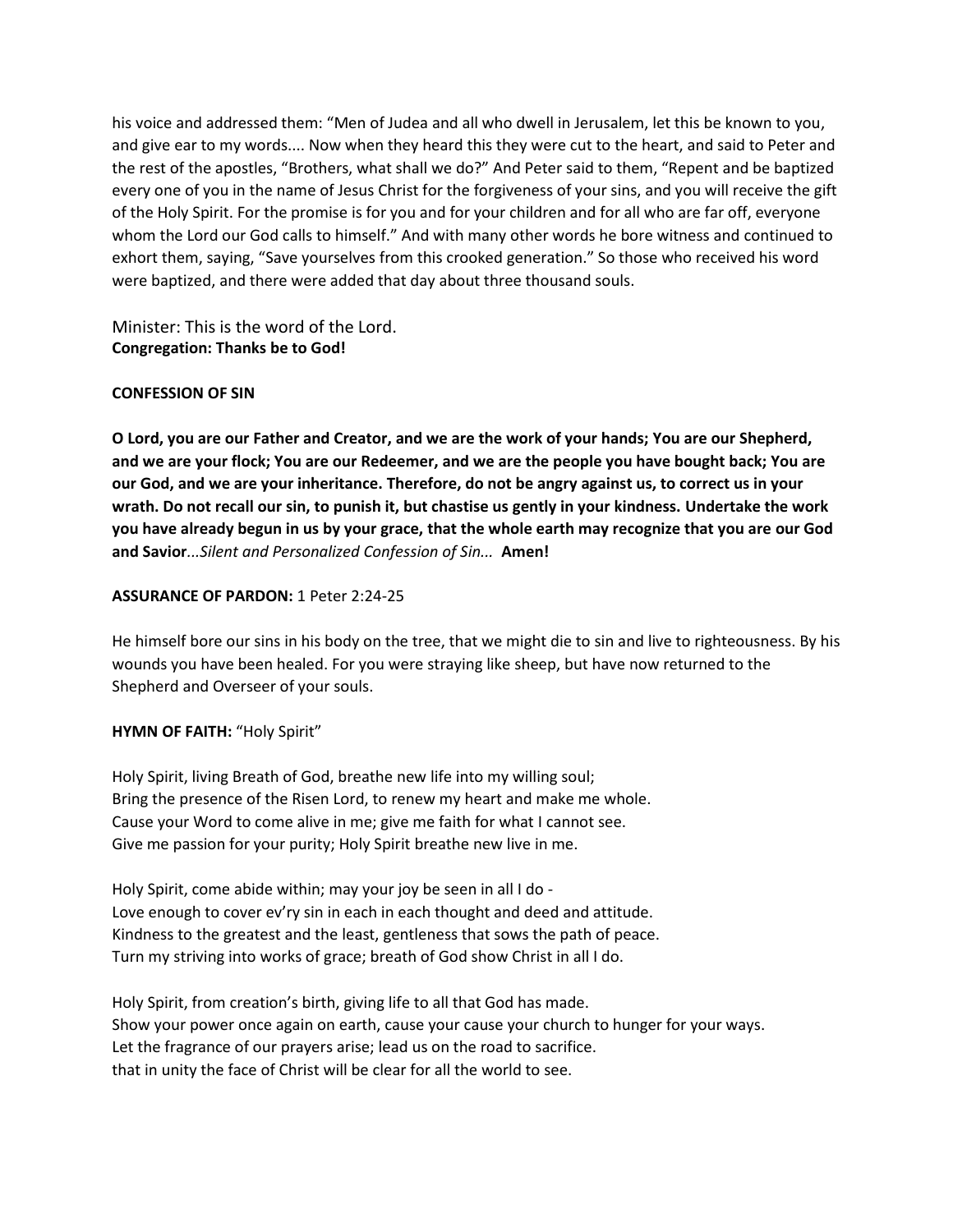### **HIS TITHES AND OUR OFFERINGS**

**ANTHEM:** "Gracious Spirit, Dwell with Me", arr. Scott; The Adult Choir

Gracious Spirit, dwell with me; I would gracious be, Help me now thy grace to see, I would be like thee; And with words that help and heal, thy life would mine reveal; And with actions bold and meek, for Christ, my Savior, speak.

Truthful Spirit, dwell with me, I would truthful be; Help me now thy truth to see, I would be like thee; And, with wisdom kind and clear, thy life in mine appear; And, with actions brotherly, speak Christ's sincerity.

Holy Spirit, dwell with me, I would holy be, Show thy mercy tenderly, make me more like thee; Separate from sin, I would and cherish all things good; And whatever I can be, give to him who gave me thee.

Mighty Spirit, dwell with me, I would mighty be; Help me now thy pow'r to see, I would be like thee; 'Gainst weapons hell can wield, be thou my strength and shield; Let thy word my weapon be, Lord, thine the victory. Gracious Spirit, dwell with me, I would be like thee!

#### **PRAYER OF THANKSGIVING AND SUPPLICATION**

# **THE LORD CONSECRATES US BY HIS WORD**

### **SERMON TEXT:** John 16:4b-13

 $4$  But I have said these things to you, that when their hour comes you may remember that I told them to you. "I did not say these things to you from the beginning, because I was with you.  $5$  But now I am going to him who sent me, and none of you asks me, 'Where are you going?'  $6$  But because I have said these things to you, sorrow has filled your heart.  $7$  Nevertheless, I tell you the truth: it is to your advantage that I go away, for if I do not go away, the Helper will not come to you. But if I go, I will send him to you. <sup>8</sup> And when he comes, he will convict the world concerning sin and righteousness and judgment: <sup>9</sup> concerning sin, because they do not believe in me;  $^{10}$  concerning righteousness, because I go to the Father, and you will see me no longer;  $11$  concerning judgment, because the ruler of this world is judged.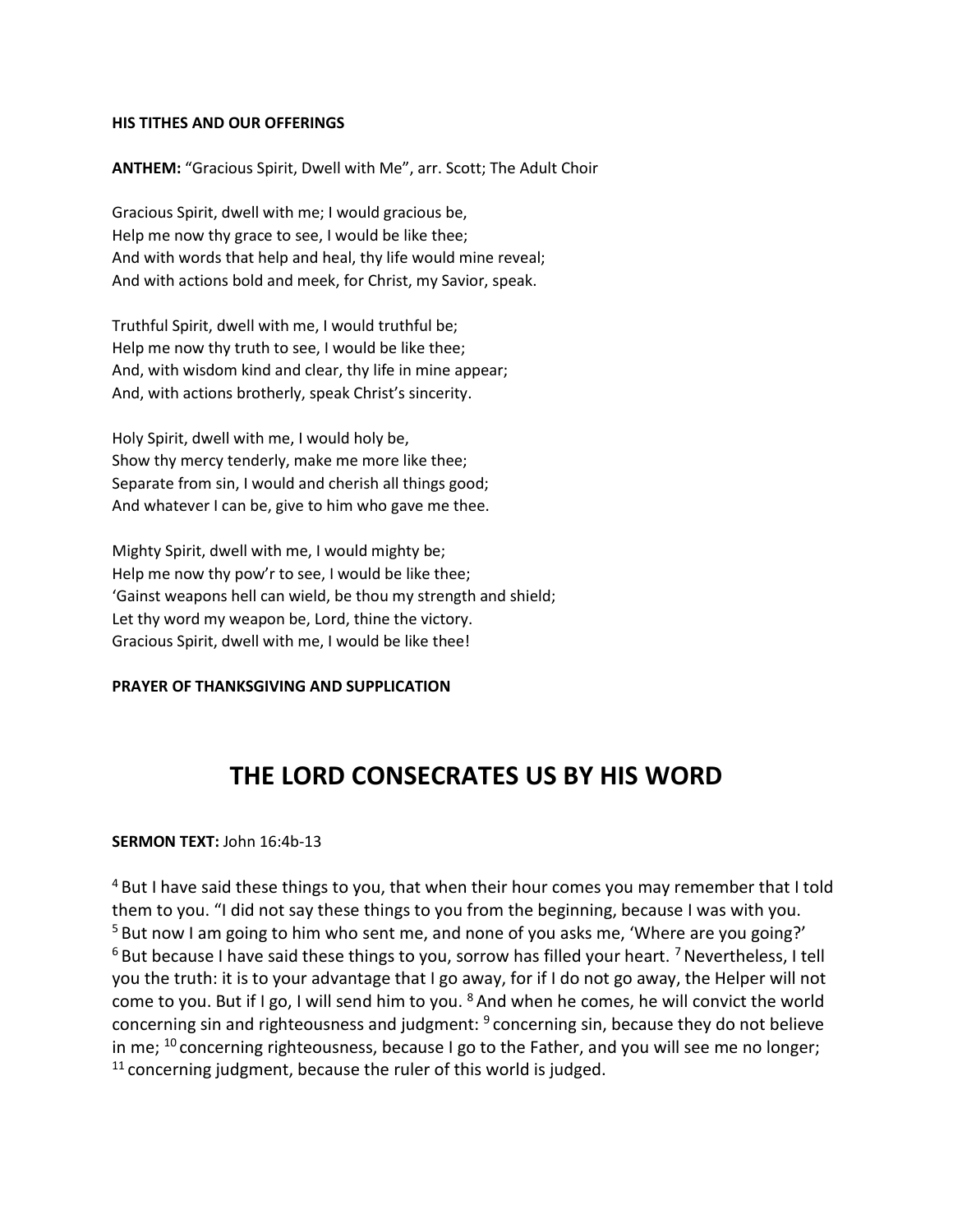$12$  "I still have many things to say to you, but you cannot bear them now.  $13$  When the Spirit of truth comes, he will guide you into all the truth, for he will not speak on his own authority, but whatever he hears he will speak, and he will declare to you the things that are to come.

### **PREACHING OF GOD'S WORD:** Pastor Tommy Lee

Sermon Series: Take Heart; I Have Overcome The World XVI. "Our Spirit-Empowered Witness"

### **WE CONFESS OUR FAITH:** Nicene Creed

We believe in one God, the Father Almighty, Maker of heaven and earth, and of all things visible and invisible.

And in one Lord Jesus Christ, the only-begotten Son of God, begotten of his Father before all worlds, God of God, Light of Light, very God of very God, begotten, not made, being of one substance with the Father; by whom all things were made; who, for us and for our salvation came down from heaven, and was incarnate by the Holy Spirit of the virgin Mary, and was made man; and was crucified also for us under Pontius Pilate.

He suffered and was buried; and the third day he rose again according to the Scriptures, and ascended into heaven, and is seated at the right hand of the Father; and he shall come again, with glory, to judge the living and the dead; whose kingdom shall have no end.

And we believe in the Holy Spirit, the Lord and giver of life, who proceeds from the Father and the Son; who with the Father and the Son together is worshiped and glorified; who spoke by the prophets;

And we believe in one holy catholic and apostolic church; we acknowledge one baptism for the remission of sins; and we look for the resurrection of the dead, and the life of the world to come. Amen.

#### **THE SACRAMENT OF THE LORD'S SUPPER**

"Spirit of the Living God"

### **HYMN OF RESPONSE, No. 341:** "O Breath of Life, Come Sweeping through Us"

O Breath of life, come sweeping through us, revive your church with life and pow'r, O Breath of Life, come, cleanse, renew us, and fit your church to meet this hour.

O Wind of God, come bend us, break us, till humbly we confess our need; Then in your tenderness remake us, revive, restore, for this we please.

O Breath of love, come breathe within us, renewing thought and will and heart; Come, Love of Christ, afresh to win us, revive your church in every part.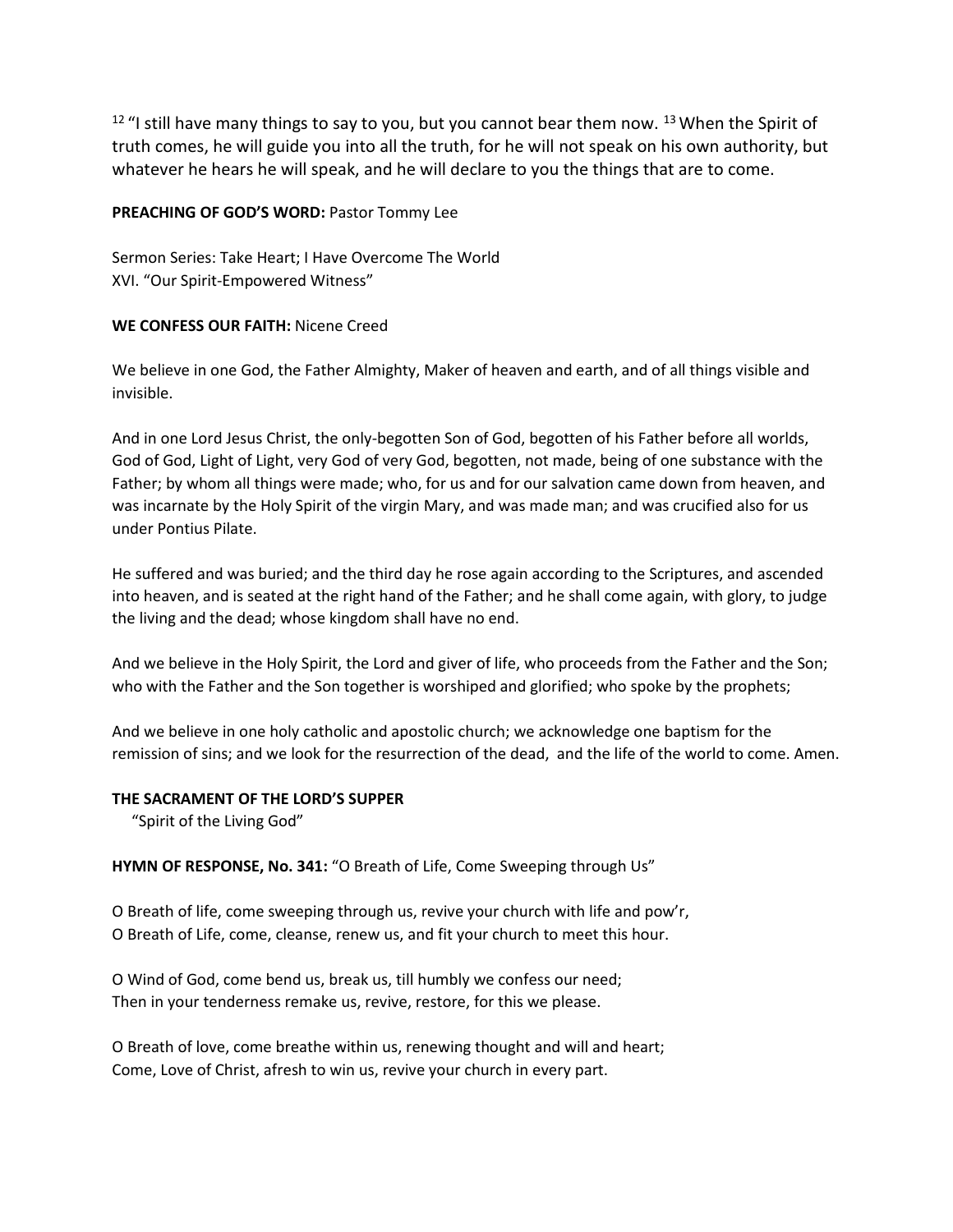O Heart of Christ, once broken for us, 'tis there we find our strength and rest; Our broken, contrite hearts now solace, and let your waiting church be blest.

Revive us, Lord! Is zeal abating while harvest fields are vast and white? Revive us, Lord, the world is waiting, equip your church to spread the light.

### **BENEDICTION: Psalm 20:1-2**

May the Lord answer you in the day of trouble! May the name of the God of Jacob protect you! May he send you help from the sanctuary and give you support from Zion!

## **Glory be to the Father, and to the Son and to the Holy Ghost. As it was in the beginning, is now and ever shall be, world without end. Amen. Amen.**

**POSTLUDE:** "Stand Up, Stand Up for Jesus", arr. Mickelson/Atwood; Philip Johnson, piano; Molly Pennington, organ

## **SERMON NOTES**

The Bringer of Conviction... with regard to Sin

The Bringer of Conviction... with regard to Righteousness

The Bringer of Conviction... with regard to Judgment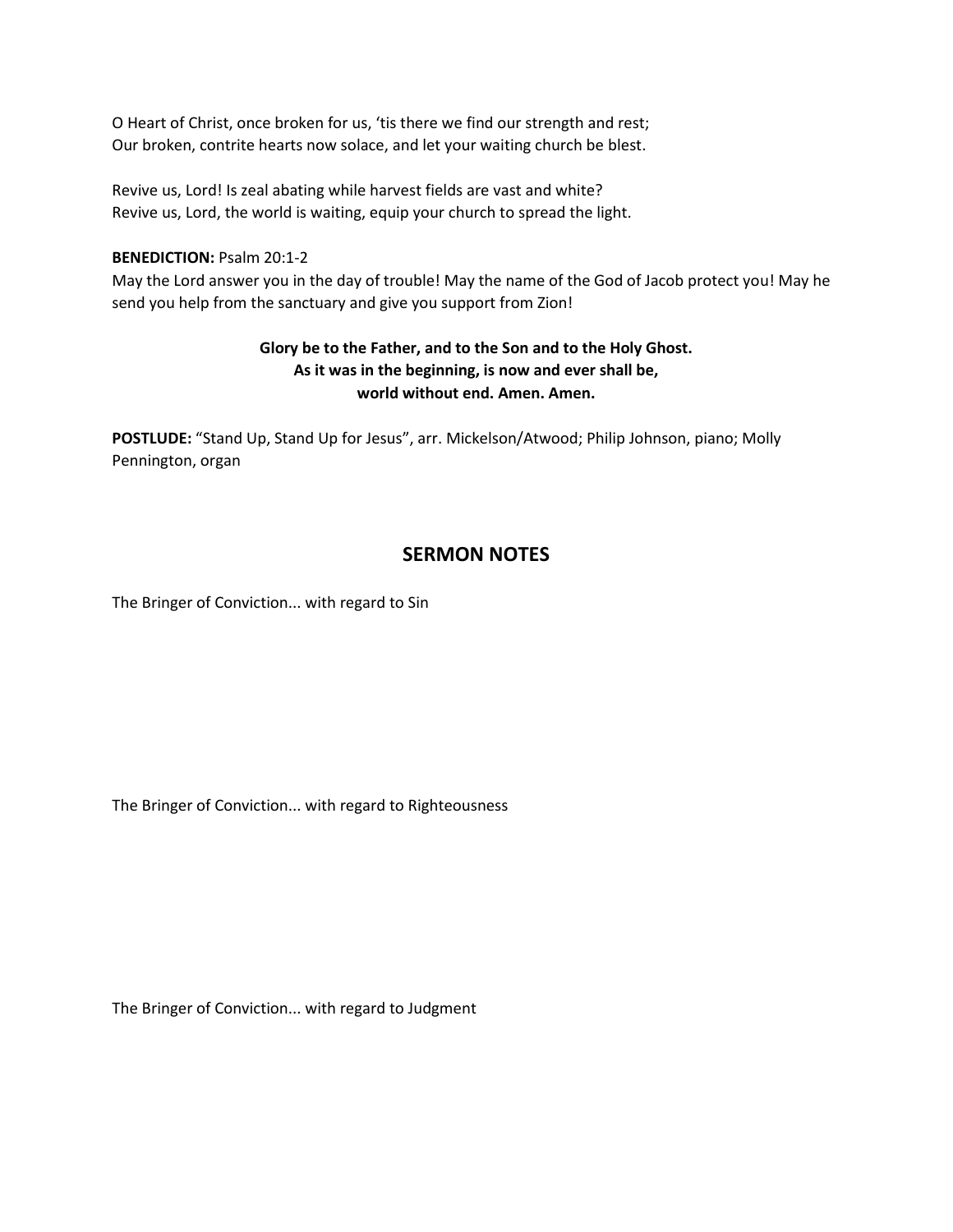# **ANNOUNCEMENTS**



**Welcome to Riveroaks!** We are delighted you have joined us for worship this morning. We would love to get to know you and serve you anyway we can. Please consider filling out a visitor's card and putting it in the offering plate or scanning the QR code to access our online visitor form. "For what we proclaim is not ourselves, but Jesus Christ as Lord, with ourselves as your servants for Jesus' sake" (2 Corinthians 4:5).

**Get More Connected**: Sign up for the email list; contact Brenda at office@riveroakspca.org.

**Tonight we will meet together for an Evening Service at 6:00pm in the Fellowship Hall as Pastor Drew Turberville leads us in considering community.** We all know that we are supposed to love our brothers and sisters in Christ, but how do we do it? And when do we do it? How does it impact how we view coming together at church and in our homes? We will discuss how Scripture points us to practical and effective ways to love and serve one another for the glory of God.

**A VBS Teacher Training Meeting will be held in the Fellowship Hall immediately following this morning's worship service**. A meal will be included. Prayerfully consider participating in this year's VBS as a teachers and helpers. For questions, please email Molly Pennington (mpennington@riveroakspca.org).

**The Missions Committee has scheduled a tour of Life Choices on Wednesday, June 15 at 5:45pm. The Life Choices staff will provide a light dinner and a tour of their offices and ultrasound clinic. They will also share different opportunities to support and volunteer. If you are interested in joining us for the tour, please contact Kim Benson (901-337-7509).**

**Riveroaks is taking a mission trip to Casa Aleluya Children's Home** outside of Guatemala City (June 26- July 4). Approximate trip cost per person: \$1200.00. If you're interested and want more information, call Kim Benson (901-337-7509).

**Space Probe VBS Children's Sign-up begins now by scanning the QR code!** Invite your friends and neighbors to our exciting week of VBS (July 11-15). If you have questions, contact Molly Pennington.



**Mark your calendars for Sunday evening, July 17!** A Kevin Twit Concert is scheduled to be held in the Fellowship Hall at 6:00pm. More details to come.